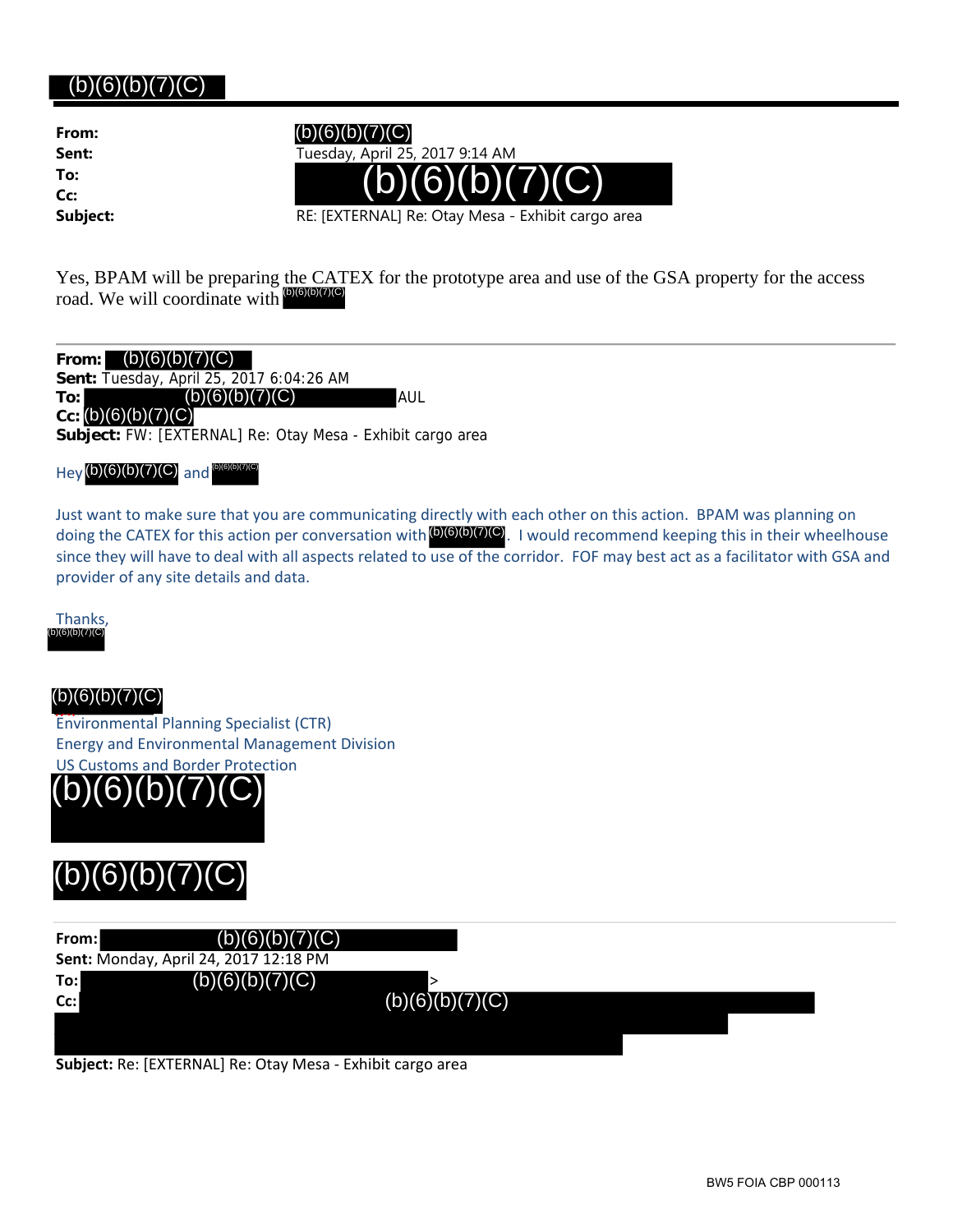Yes. All on the east side

Sent using OWA for iPhone

| (b)(6)(b)(7 <u>)(C)</u><br>From:<br>Sent: Monday, April 24, 2017 12:08:01 PM<br>To: $(b)(6)(b)(7)(C)$                                                                                                                                                                                                                                                                                  |
|----------------------------------------------------------------------------------------------------------------------------------------------------------------------------------------------------------------------------------------------------------------------------------------------------------------------------------------------------------------------------------------|
| (b)(6)(b)(7)(C)<br>Cc:<br>Subject: [EXTERNAL] Re: Otay Mesa - Exhibit cargo area                                                                                                                                                                                                                                                                                                       |
| OK, so all of CBP/BP's activities will occur in the 75 - 100' corridor on the east side of the site?                                                                                                                                                                                                                                                                                   |
| (b)(6)(b)(7)(C)<br>On Mon, Apr 24, 2017 at 9:06 AM,<br>$>$ wrote:<br>All: see attached. <b>DICIONATIO</b> et me know if you need me to make any changes to this.                                                                                                                                                                                                                       |
| (b)(6)(b)(7)(C)                                                                                                                                                                                                                                                                                                                                                                        |
| <b>LMI</b><br>(b)(6)(b)(7)(C)                                                                                                                                                                                                                                                                                                                                                          |
| <b>Complex Problems. Practical Solutions.</b><br>www.lmi.org                                                                                                                                                                                                                                                                                                                           |
| (b)(6)(b)(7)(C)<br>From:<br>Sent: Monday, April 24, 2017 11:52 AM<br>(b)(6)(b)(7)(C)<br>To:<br>(b)(6)(b)(7)(C)<br>Cc:<br>Subject: [EXTERNAL] RE: Otay Mesa - Exhibit cargo area<br>Importance: High                                                                                                                                                                                    |
| Alcon,<br>))(6);(b)(7)(C), (b) (7)(F), GSA<br>Myself, $(b)(6)(b)(7)(C)$ and $(b)(6)(b)(7)(C)$ had our meeting this morning to discuss the GSA NEPA concerns<br>(items 1 and 2) and attempted to understand the BPAM use of the area for the license and complete the exhibit <b>DIGICIOTER</b><br>as you were not albe to attend, I did the best I could to help guide the discussion. |
| GSA concerns noted below;                                                                                                                                                                                                                                                                                                                                                              |
| (b) (5), GSA, (b)(6);(b)(7)(C), CBP                                                                                                                                                                                                                                                                                                                                                    |
| $(b)$ (5), GSA, $(b)(6)$ ; $(b)(7)(C)$ , CBP                                                                                                                                                                                                                                                                                                                                           |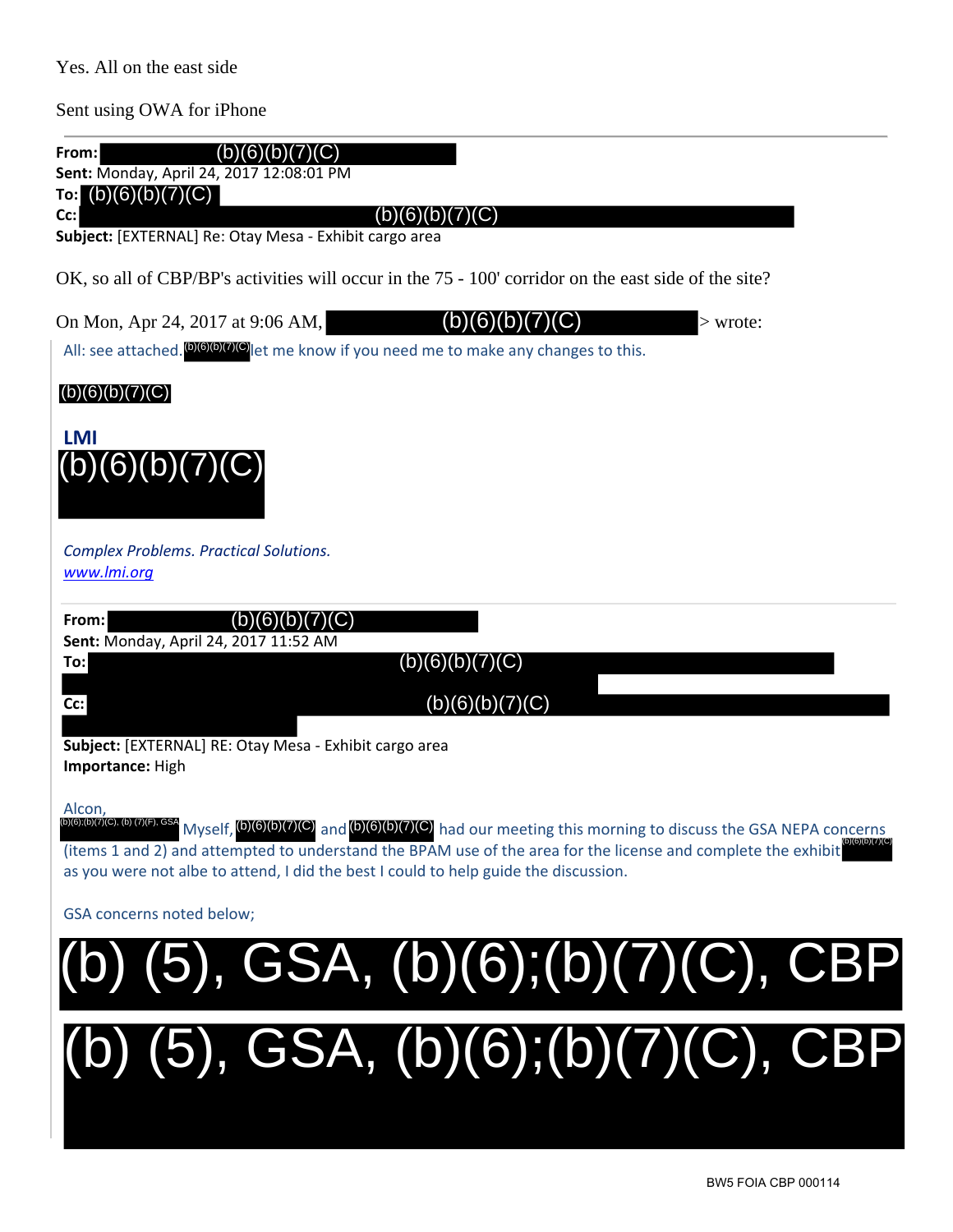Action Items;

1.  $(b)(6)(b)(7)(C)$  – develop a description of use for the area along with a google earth plan noting affected areas (COB today and submit to GSA for coordination).

2.  $(b)(6)(b)(7)(C)$  – confirm any SHPO remaining activities, and complete the CATEX with driveway access noted to include into the GSA license and Exhibit.

As a reference  $(0)(6)(b)(7)(C)$  will be out of office beginning Wednesday and  $(0)(6)(0)(7)(C)$ , (b)  $(7)(F)$ , GSA will be out beginning Friday. Eference **(B)(6)(6)(7)(C)** will be out of office beginning Wednesday and<br>ting Friday.<br>
(B)(7)(C) (PMP, LEED AP BD&C<br>
Chief<br>
Ingitations Facilities A Asser Management<br>
Ingitations Facilities A Asser Management<br>
Ingitations

# $(b)(6)(b)(7)(C)$  PMP, LEED AP BD&C

Section Chief Laguna Niguel Regional Office Field Operations Facilities PMO Office of Facilities & Asset Management U.S. Customs and Border Protection Department of Homeland Security (b)(6)(b)(7)(C)  $_{\text{PMP, LEED AP BDS}}$ <br>
Section Chief<br>
Laguna Niguel Regional Office<br>
Field Operations Facilities PMO<br>
Office of Facilities & Asset Managemer<br>
U.S. Customs and Border Protection<br>
Department of Homeland Security<br>



# )(6);(b)(7)(C)<br>ent-----<br>4, 2017 7:07 AM<br>(b)(6)(b)(7)(C)<br>(b)(6)(b)(7)(C)

‐‐‐‐‐Original Appointment‐‐‐‐‐

### **From:** (b)(6)(b)(7)(C)

**Sent:** Monday, April 24, 2017 7:07 AM

**To: Cc:**

(b)(6)(b)(7)(C)

**Subject:** Otay Mesa ‐ Exhibit cargo area

**When:** Monday, April 24, 2017 8:15 AM‐9:00 AM (UTC‐08:00) Pacific Time (US & Canada).

**Where:**  $(b)(6)(b)(7)(C)$ 

**Importance:** High

Alcon,

We will have a quick tag up to discuss GSA's NEPA ENV questions within the attached email and discuss a modification to the license for the prototype wall access.

*)*

Teleconference line; (b)(6)(b)(7)(C)

<< Message: RE: Otay Mesa Cargo (undeveloped lot) - access and parking >>

**From: Sent:** Saturday, April 22, 2017 12:24:55 AM